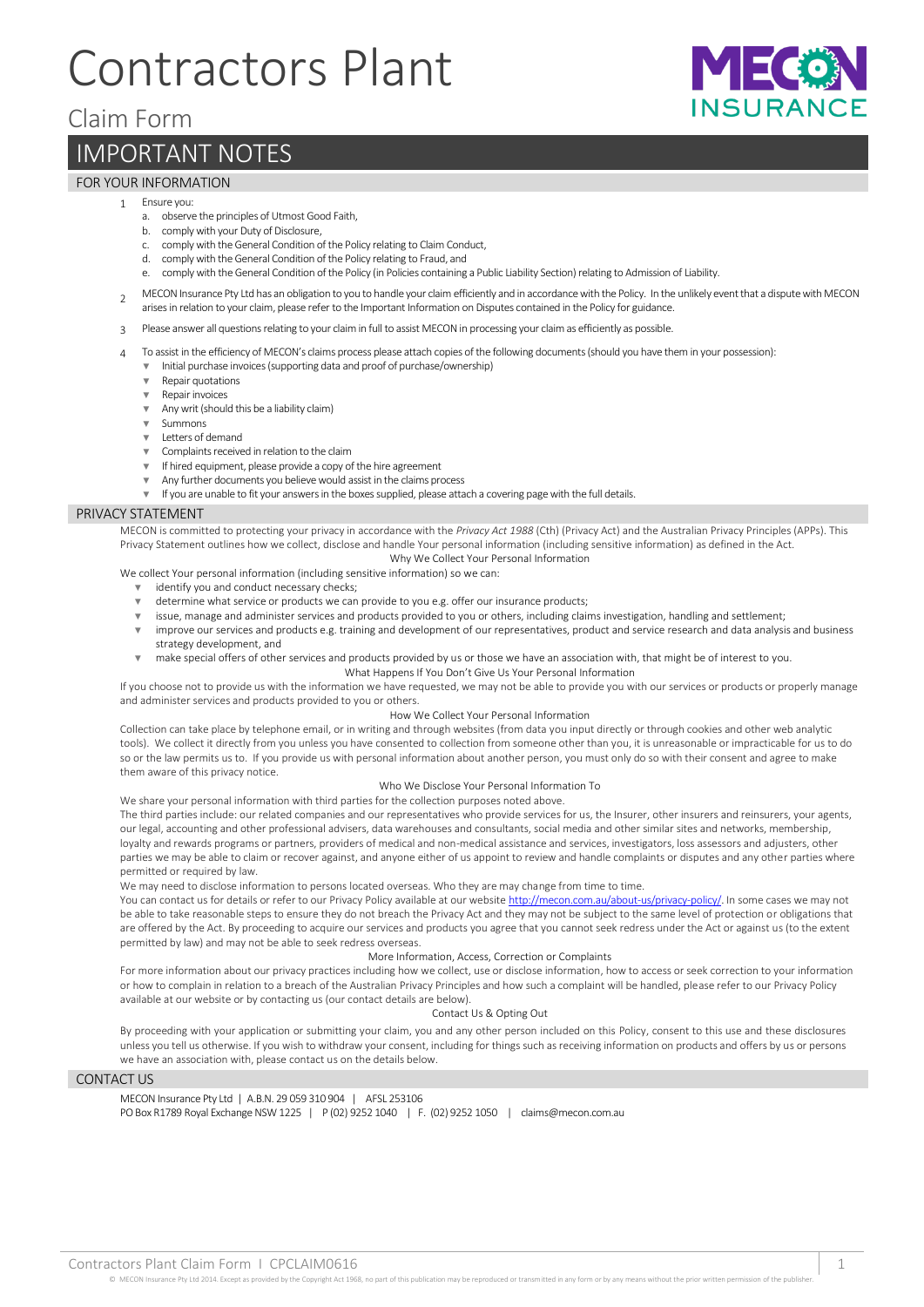| 1. INSURED'S DETAILS                               |                                                                                                             |                             |  |               |
|----------------------------------------------------|-------------------------------------------------------------------------------------------------------------|-----------------------------|--|---------------|
| Policy Details                                     |                                                                                                             |                             |  |               |
|                                                    | Policy Number                                                                                               | <b>Brokers Claim Number</b> |  |               |
| Name of Insured                                    |                                                                                                             |                             |  |               |
|                                                    |                                                                                                             |                             |  |               |
| Contact Person                                     |                                                                                                             |                             |  |               |
|                                                    | First Name                                                                                                  | Last Name                   |  |               |
|                                                    |                                                                                                             |                             |  |               |
|                                                    | Work Phone Number                                                                                           | Home Phone Number           |  |               |
|                                                    |                                                                                                             |                             |  |               |
|                                                    | Mobile Phone Number                                                                                         | Email                       |  |               |
| Contact Address                                    |                                                                                                             |                             |  |               |
|                                                    | Number, Street Address                                                                                      |                             |  |               |
|                                                    |                                                                                                             |                             |  |               |
|                                                    | City / Suburb                                                                                               | State                       |  | Postcode      |
| 2. GOODS AND SERVICES TAX (GST) DETAILS            |                                                                                                             |                             |  |               |
| Goods and Services Tax                             | Are you Registered for GST                                                                                  |                             |  | Yes<br>No     |
|                                                    | GST % (If varied from 100%)                                                                                 |                             |  | $\%$          |
|                                                    |                                                                                                             | Percentage                  |  |               |
| Australian Business Number                         |                                                                                                             |                             |  |               |
|                                                    |                                                                                                             | ABN                         |  |               |
| 3. INSURED'S GENERAL INFORMATION                   |                                                                                                             |                             |  |               |
| Loss Information                                   |                                                                                                             |                             |  |               |
|                                                    | Date of Loss                                                                                                | Time of Loss / Event        |  |               |
|                                                    | Did the loss occur on private property?                                                                     |                             |  | Yes<br>No     |
|                                                    | Did the loss occur on a public road or public place?<br>Please provide location of where the loss occurred: |                             |  | No<br>Yes     |
|                                                    |                                                                                                             |                             |  |               |
|                                                    | Number, Street Address                                                                                      |                             |  |               |
|                                                    |                                                                                                             |                             |  |               |
|                                                    | City / Suburb                                                                                               | State                       |  | Postcode      |
|                                                    | Was the property hired in or hired out? (If Yes please provide copy of hire agreement)                      |                             |  | Yes<br>No     |
|                                                    |                                                                                                             |                             |  |               |
| Plant Items<br>If yes, please provide description: | Was a vehicle or plant involved?                                                                            |                             |  | Yes<br>No     |
|                                                    |                                                                                                             |                             |  |               |
|                                                    | Description of Plant                                                                                        |                             |  |               |
|                                                    |                                                                                                             |                             |  |               |
|                                                    | <b>Registration Number</b>                                                                                  | Serial Number               |  |               |
| Driver Information                                 | Was the driver licensed to drive/operate the vehicle or plant?                                              |                             |  | Yes<br>No     |
| If yes, please provide driver details              |                                                                                                             |                             |  |               |
| Also Include a copy of the license held.           | Drivers Name                                                                                                |                             |  | Date of Birth |
|                                                    |                                                                                                             |                             |  |               |
|                                                    | Type of Licence                                                                                             | Licence Number              |  |               |
| Police                                             | Was the loss or damage reported to the Police or other authority?                                           |                             |  | Yes<br>No     |
| If Yes, please provide details of                  |                                                                                                             |                             |  |               |
| the report.                                        | Report number                                                                                               |                             |  |               |
|                                                    |                                                                                                             |                             |  |               |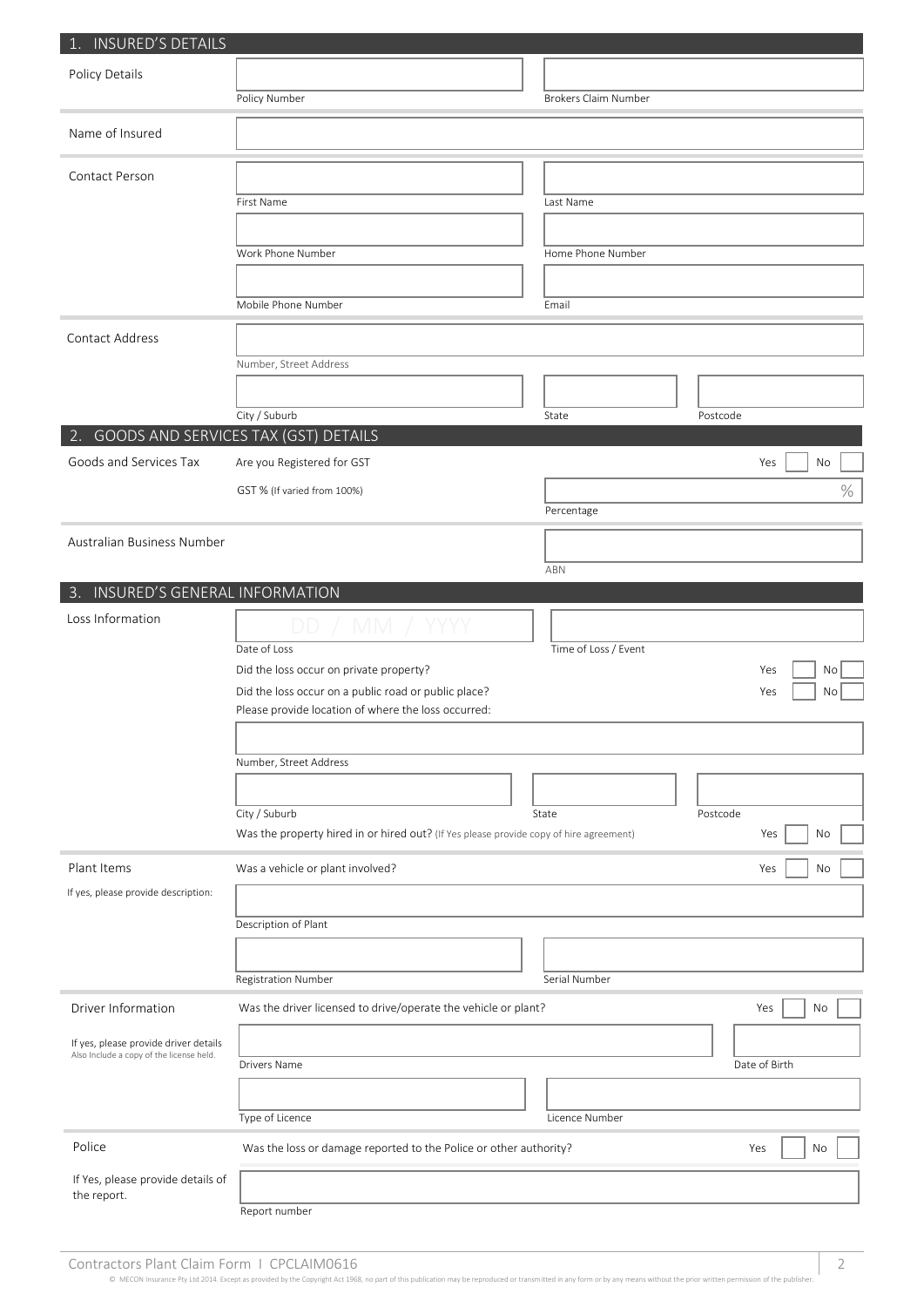|                                                                                                                                                          | Name of officer                                                                                                                     |                                 |
|----------------------------------------------------------------------------------------------------------------------------------------------------------|-------------------------------------------------------------------------------------------------------------------------------------|---------------------------------|
|                                                                                                                                                          |                                                                                                                                     |                                 |
|                                                                                                                                                          | Police station or office                                                                                                            |                                 |
|                                                                                                                                                          |                                                                                                                                     |                                 |
| If No, please provide reason<br>for not reporting.                                                                                                       |                                                                                                                                     |                                 |
| If Police or other authority<br>charges were laid or are<br>pending, please advise<br>details.                                                           |                                                                                                                                     |                                 |
| 4. CATEGORY OF CLAIM                                                                                                                                     |                                                                                                                                     |                                 |
| Category                                                                                                                                                 | Does the claim refer to loss or damage to plant, equipment or tools? If 'Yes', (Do not complete Section 6)                          | No<br>Yes                       |
|                                                                                                                                                          | Does the claim refer to damage to third party property or injury or death to third parties? If Yes', (Do not complete Section 5)Yes | No                              |
|                                                                                                                                                          | Please note: If you have answered Yes to both questions at point 4. Please complete all sections of the form.                       |                                 |
|                                                                                                                                                          | 5. LOSS OR DAMAGE TO PLANT, EQUIPMENT OR TOOLS                                                                                      |                                 |
| What happened?                                                                                                                                           |                                                                                                                                     |                                 |
|                                                                                                                                                          |                                                                                                                                     |                                 |
|                                                                                                                                                          |                                                                                                                                     |                                 |
| Description of lost or<br>damaged item(s).<br>If required, use additional space on<br>page 5 or alternatively attach list<br>and / or proof of purchase. |                                                                                                                                     |                                 |
| Responsibility                                                                                                                                           | At the time of the incident who owned the lost or damaged                                                                           |                                 |
|                                                                                                                                                          | property?                                                                                                                           | Owners Name                     |
|                                                                                                                                                          | In your opinion who is responsible for the loss or damage?                                                                          |                                 |
|                                                                                                                                                          |                                                                                                                                     | Person Responsible for the Loss |
|                                                                                                                                                          | What is the relationship of the responsible party to your                                                                           |                                 |
|                                                                                                                                                          | company?                                                                                                                            | Relationship                    |
| <b>Financial Losses</b>                                                                                                                                  | Will your company suffer any financial losses in addition to the damage/loss due to this Damage/loss?                               | No<br>Yes                       |
|                                                                                                                                                          | $\left \!\!\left\langle \right\rangle\!\!\right $<br>inc. GST                                                                       | $ \! \zeta$<br>inc. GST         |
|                                                                                                                                                          | Estimate of material loss or damage                                                                                                 | Estimate of financial loss      |
|                                                                                                                                                          | Provide Details:                                                                                                                    |                                 |
|                                                                                                                                                          |                                                                                                                                     |                                 |
|                                                                                                                                                          |                                                                                                                                     |                                 |
|                                                                                                                                                          |                                                                                                                                     |                                 |
|                                                                                                                                                          |                                                                                                                                     |                                 |
|                                                                                                                                                          |                                                                                                                                     |                                 |
| Witness(es)                                                                                                                                              |                                                                                                                                     |                                 |
|                                                                                                                                                          | Were there any witnesses?<br>If 'Yes' please provide details below.                                                                 | Yes<br>No                       |
|                                                                                                                                                          | Witness #1                                                                                                                          | Witness #2                      |
|                                                                                                                                                          |                                                                                                                                     |                                 |
|                                                                                                                                                          | Witness 1 - Full Name                                                                                                               | Witness 2 - Full Name           |

Contractors Plant Claim Form I CPCLAIM0616 3

© MECON Insurance Pty Ltd 2014. Except as provided by the Copyright Act 1968, no part of this publication may be reproduced or transmitted in any form or by any means without the prior written permission of the publisher.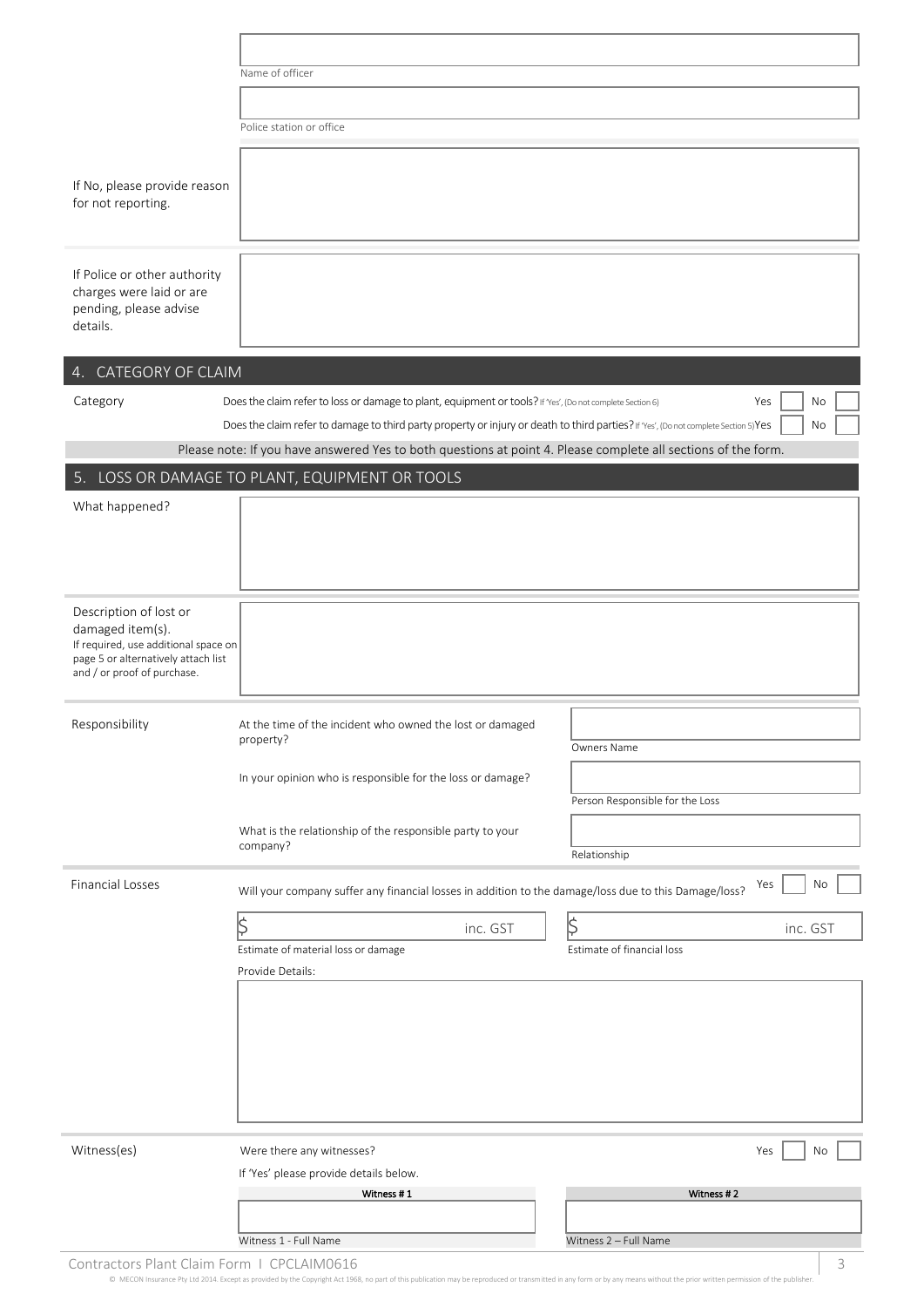|                                                            | <b>Street Address</b>                                                                              | <b>Street Address</b> |
|------------------------------------------------------------|----------------------------------------------------------------------------------------------------|-----------------------|
|                                                            |                                                                                                    |                       |
|                                                            |                                                                                                    |                       |
|                                                            | Phone Number                                                                                       | Phone Number          |
|                                                            |                                                                                                    |                       |
|                                                            | <b>Email Address</b>                                                                               | Email Address         |
|                                                            | Do you have, or do you know of, any other insurance under which the loss or damage may be claimed? | Yes<br>No             |
|                                                            |                                                                                                    |                       |
|                                                            | If Yes, please provide details of other Insurance cover                                            |                       |
|                                                            |                                                                                                    |                       |
|                                                            |                                                                                                    |                       |
|                                                            |                                                                                                    |                       |
|                                                            |                                                                                                    |                       |
|                                                            |                                                                                                    |                       |
|                                                            | 6. DAMAGE TO THIRD PARTY PROPERTY OR INJURY (OR DEATH) TO PEOPLE                                   |                       |
| What happened?                                             |                                                                                                    |                       |
|                                                            |                                                                                                    |                       |
|                                                            |                                                                                                    |                       |
|                                                            |                                                                                                    |                       |
|                                                            |                                                                                                    |                       |
| What is damaged and/or                                     |                                                                                                    |                       |
| what injuries were suffered?                               |                                                                                                    |                       |
|                                                            |                                                                                                    |                       |
|                                                            |                                                                                                    |                       |
|                                                            |                                                                                                    |                       |
|                                                            |                                                                                                    |                       |
| Name, address and contact                                  |                                                                                                    |                       |
| details of the owner of the                                | First Name                                                                                         | Last Name             |
| damaged / lost property or<br>the injured (deceased) third |                                                                                                    |                       |
| party / parties.                                           |                                                                                                    |                       |
|                                                            | Number, Street Address                                                                             |                       |
|                                                            |                                                                                                    |                       |
|                                                            |                                                                                                    |                       |
|                                                            | City / Suburb                                                                                      | Postcode<br>State     |
|                                                            |                                                                                                    |                       |
|                                                            | Phone Number                                                                                       | Mobile Phone Number   |
|                                                            |                                                                                                    |                       |
| Action Taken                                               | Was another vehicle involved?                                                                      | No<br>Yes             |
|                                                            | Make<br>Type                                                                                       | Rego number           |
|                                                            |                                                                                                    |                       |
|                                                            | Insurance Company                                                                                  | Policy/claim number   |
|                                                            | If a third party was injured, was hospitalisation required?                                        | No<br>Yes             |
|                                                            | Relationship to you or your company                                                                |                       |
|                                                            |                                                                                                    |                       |
|                                                            |                                                                                                    | Relationship          |
| Witness(es)                                                | Were there any witnesses? If 'Yes' please provide details below.                                   | Yes<br>No             |
|                                                            | Witness #1                                                                                         | Witness #2            |
|                                                            |                                                                                                    |                       |
|                                                            |                                                                                                    |                       |
|                                                            | Witness 1 - Full Name                                                                              | Witness 2 - Full Name |
|                                                            |                                                                                                    |                       |
|                                                            |                                                                                                    |                       |
|                                                            | <b>Street Address</b>                                                                              | <b>Street Address</b> |
|                                                            |                                                                                                    |                       |
|                                                            | Phone Number                                                                                       | Phone Number          |
|                                                            |                                                                                                    |                       |

Contractors Plant Claim Form I CPCLAIM0616 4 and 200 km and 200 km and 200 km and 200 km and 200 km and 200 km and 200 km and 200 km and 200 km and 200 km and 200 km and 200 km and 200 km and 200 km and 200 km and 200 km a

×

 $©$  MECON Insurance Pty Ltd 2014. Except as provided by the Copyright Act 1968, no part of this publication may be re